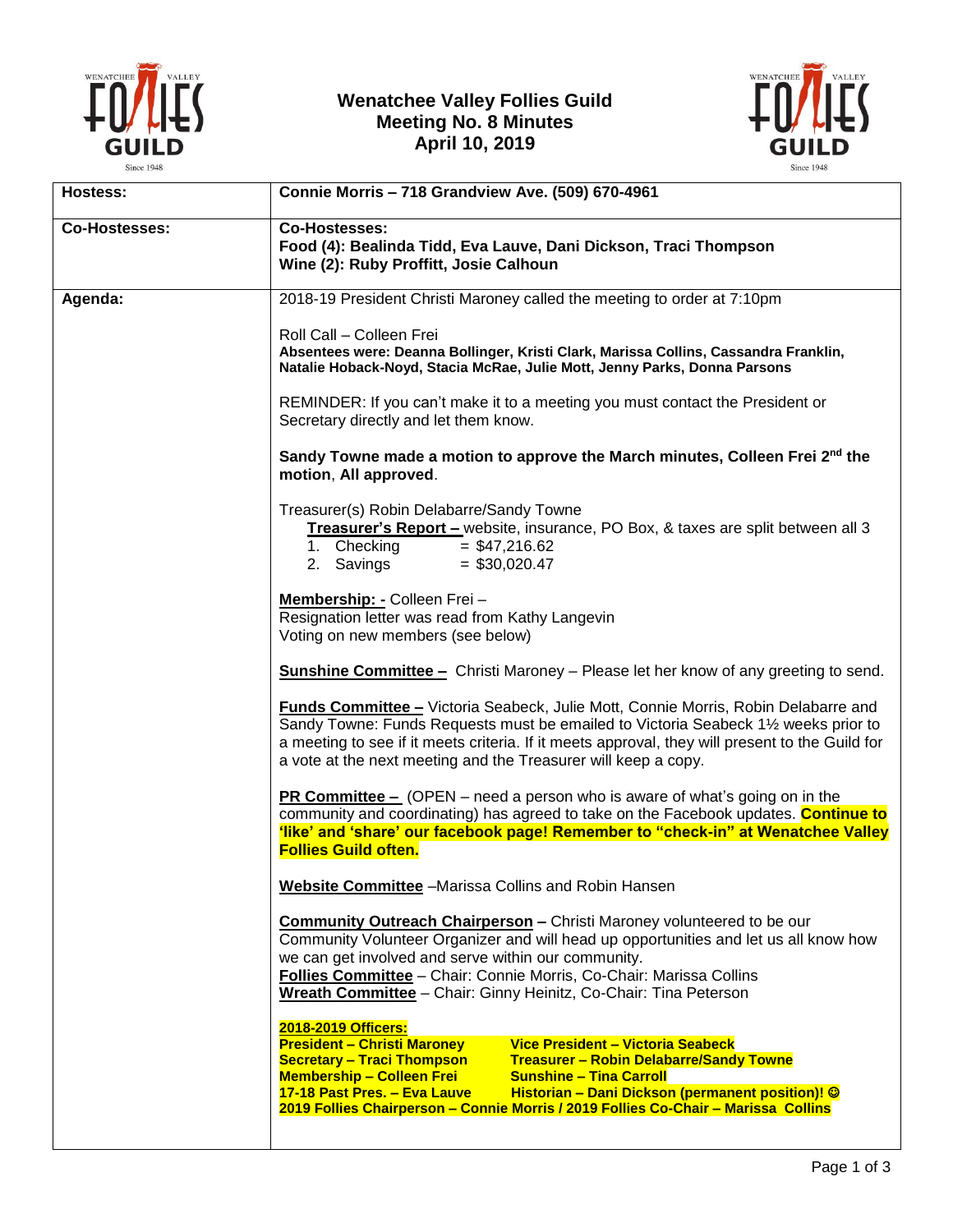

### **Wenatchee Valley Follies Guild Meeting No. 8 Minutes April 10, 2019**



#### *OLD BUSINESS:*

| Feb.<br>1.01       | No.<br><b>Item of Discussion</b><br>Each Follies chair is responsible to create their report by the end of the month. Include things that went right,<br>things that went wrong, things that were suggested and maybe didn't get done. All things that need to be noted.<br>Marissa will take everything. Email marissac@numericapac.org with everything you have and she will digitize it.<br><b>UPDATE 3/13/19:</b>                                                                                                                            |  |  |  |  |  |  |
|--------------------|--------------------------------------------------------------------------------------------------------------------------------------------------------------------------------------------------------------------------------------------------------------------------------------------------------------------------------------------------------------------------------------------------------------------------------------------------------------------------------------------------------------------------------------------------|--|--|--|--|--|--|
|                    | Connie needs the reports from the committee chairs. Robin will take care of the budget.                                                                                                                                                                                                                                                                                                                                                                                                                                                          |  |  |  |  |  |  |
| Mar<br>1.8         | Apple Blossom All Service Club & Community Foundation luncheon for May 1 at 11:30am. Ruby will get a table<br>for \$225.00 please contact Ruby if you are interested in attending. Tickets are \$22.50 per person.<br>Ruby secured the table and all 10 seats are filled.                                                                                                                                                                                                                                                                        |  |  |  |  |  |  |
| Mar<br>1.9         | Officers:<br>Victoria Seabeck is President<br>Connie Morris nominated Tina Peterson for V.P.<br>Secretary - Traci Thompson<br>Robin Delabarre - Treasurer<br>Sandy Towne - Co-Treasurer<br>Colleen nominated Christy Binge for Membership<br>Cindy Seyster for Facebook<br>PR - Still need a PR person<br>Tina Carroll does not want to do Sunshine again. Christi Maroney has offered to be Sunshine.<br>Connie Morris made a motion to approve the slate of officers as nominated and Karen Wade 2 <sup>nd</sup> the<br>motion, motion passed. |  |  |  |  |  |  |
|                    | <b>NEW BUSINESS:</b>                                                                                                                                                                                                                                                                                                                                                                                                                                                                                                                             |  |  |  |  |  |  |
| <b>Item</b><br>No. | <b>Item of Discussion</b>                                                                                                                                                                                                                                                                                                                                                                                                                                                                                                                        |  |  |  |  |  |  |
| Apr                | Colleen made a motion to accept the whole slate of nominations as proposed since she did not receive                                                                                                                                                                                                                                                                                                                                                                                                                                             |  |  |  |  |  |  |
| 1.1                | any concerns or questions on the, Sandy Towne 2 <sup>nd</sup> the motion and all were approved.                                                                                                                                                                                                                                                                                                                                                                                                                                                  |  |  |  |  |  |  |
| Apr<br>1.2         | Christi Maroney will send out an email regarding PR and the role it entails. We need a PR person who will<br>communicate with the Facebook chair (Cindy Seyster) and the Website chair (Marissa Collins).                                                                                                                                                                                                                                                                                                                                        |  |  |  |  |  |  |